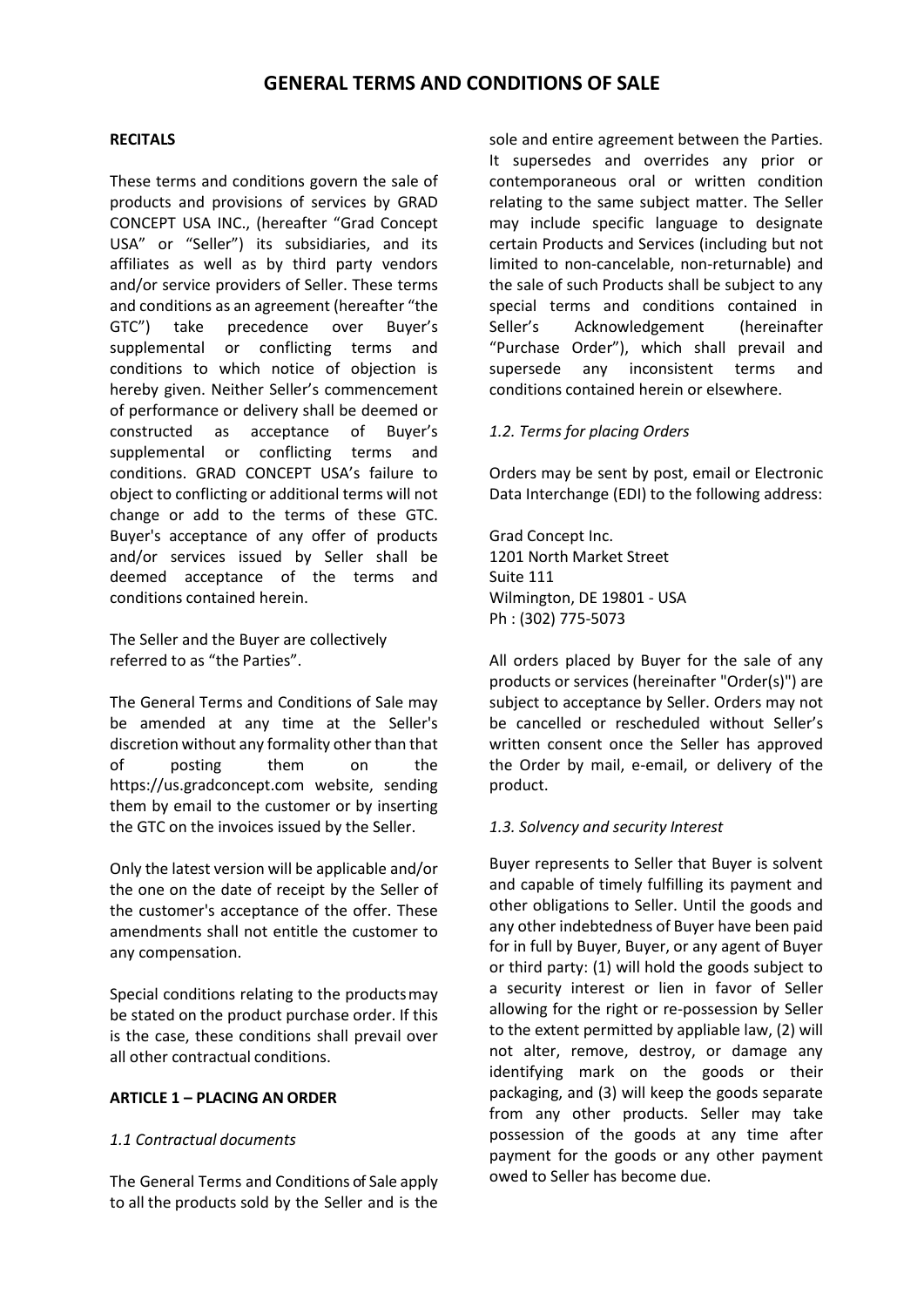## *1.4. Insecurity and Adequate Assurance*

If Seller ever believes in good faith that it has grounds for insecurity as to Buyer's performance under any contract between Buyer and Seller to purchase goods, including this Contract, then Buyer shall provide adequate assurance of due performance within ten days after Seller demands the assurance, which shall be considered to be a reasonable time. Buyer's failure to do so shall be considered a repudiation by Buyer of all thenexisting contracts, including the Contract, that provide for Buyer to purchase goods and services from Seller. "Grounds for insecurity" include, without limitation, (1) Buyer's failure to make a payment to Seller or to perform another obligation under any then-existing contracts, (2) Buyer's insolvency, (3) a deterioration in Buyer's financial condition after a then-existing contract was entered into and (4) Buyer's failure to provide financial statements and other financial information to Seller promptly upon Seller's request. "Adequate assurance of due performance" includes, without limitation, providing a letter of credit or comparable security for all obligations of Buyer than then exist or that will arise in the further under all then existing contracts, or prepayment or down payment of any amount due and owed to Seller under any then existing contract. down payment.

At all times, the Seller reserves the right to require a security deposit for adequate assurance of due performance, or the full payment of the Order(s) and any refusal thereof may constitute cancellation of all or part of the Order(s) placed.

# **ARTICLE 2 – PRICES**

#### *2.1. Pricing terms*

The prices of the Products and Services are those prices specified in the invoice or written quotation. Pricing for undelivered Products may be increased in the event of an increase in Seller's costs, change in market conditions or any other causes beyond the Seller's reasonable control. Offers of products and services issued by Seller, including its pricing terms, shall automatically expire sixty (60) days after the date of issuance, unless otherwise specified in the offer.

The prices, information and descriptions contained in catalogues, leaflets, and all verbal quotations, are given for information purposes only. Verbal quotations shall not be binding upon Seller.

All prices are stated in USD  $($  \$  $).$ 

All price quotations are made for a specific volume of material. The prices stated are not valid for any other volume, such as Partial Orders, or Orders with staggered delivery. Quotation is not valid upon any change or alternation without written consent of the Seller.

## *2.2. Changes to orders*

If Buyer wishes to change the scope or performance of the Order, Buyer shall submit such request to Seller in writing. Seller shall, within a reasonable time after such request, provide a written quote to Buyer of (1) any necessary variations to the fees and other charges arising from the change; (2) likely time required to implement the change; and (3) any other impact the change might have on cost or performance. Seller shall not be bound by any Change Order unless in writing by Seller.

Seller shall have the right to make changes, at its sole discretion, in the manufacturer or material composition of its goods, component parts, raw materials and other supplies essential to proper installation in a workmanlike manner, but Seller shall not, without Buyer's approval, make any change in the design and sizing specifications submitted by Buyer and accepted by Seller.

If the product characteristics or the conditions of supply by the manufacturers do not comply with the specifications determined by the Seller, the Seller reserves the right to take the contentious products off the market.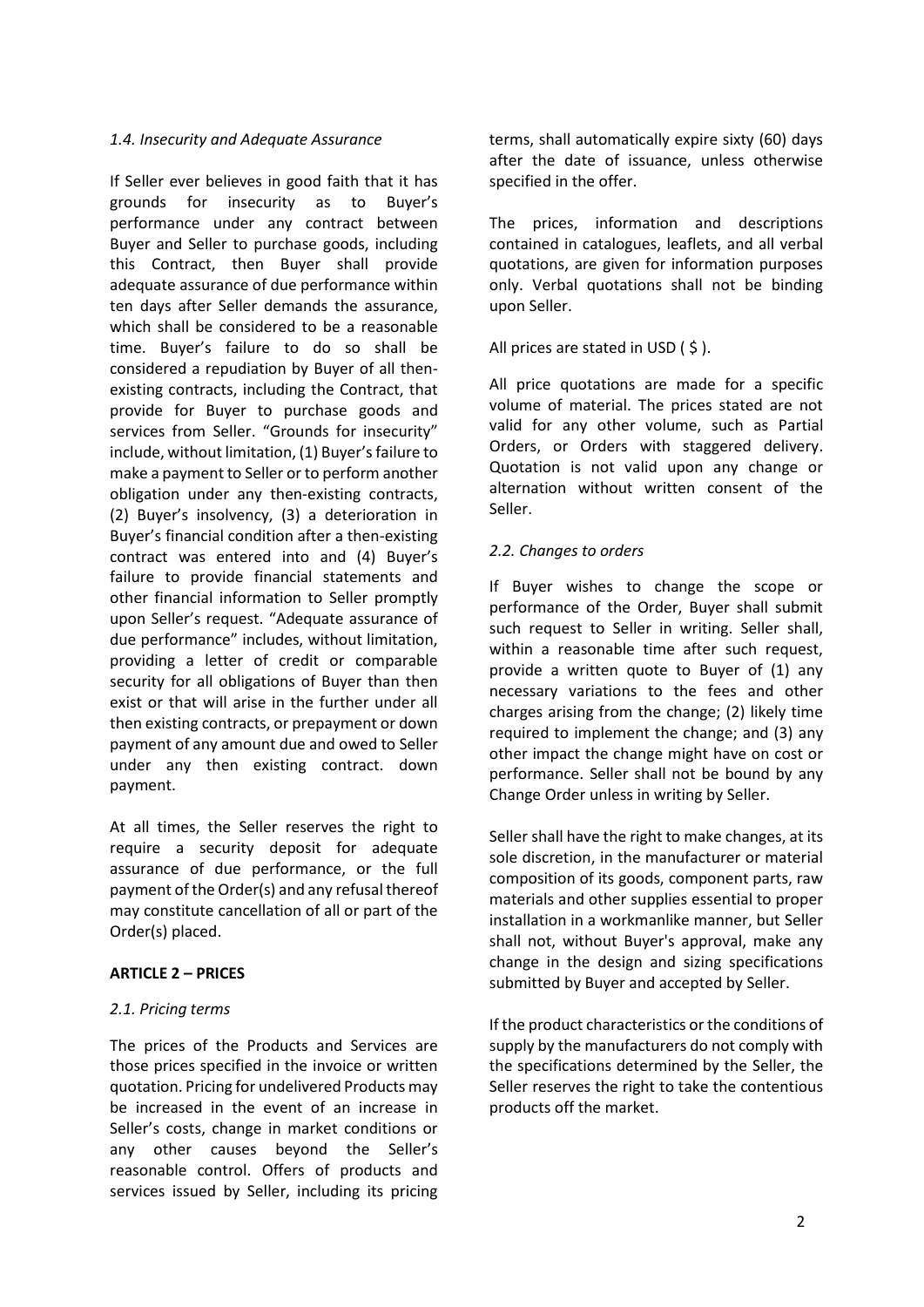## **ARTICLE 3 – TERMS OF DELIVERY**

## *3.1. Delivery and Risk of Loss*

All deliveries are made under the terms of the Incoterm "FOB" shipping point. Title and risk of loss in all goods sold hereunder shall pass to Buyer upon Seller's delivery to carrier at shipping point. Delivery dates are estimated and are not guaranteed. Time is not of the essence to any delivery of goods. Seller will use reasonable commercial efforts to meet Buyer's requested delivery dates, provided that Seller has been provided with sufficient lead-time. Seller may at its discretion, ship all the goods at one time or in multiple shipments. Seller shall have the right, but not the obligation, to determine the method of shipment and routing of the goods, unless otherwise stated in Seller's quotation or acknowledgment.

## *3.2. Delivery*

Buyer shall be responsible to record any discrepancies on the shipping lading and the quantities actually delivered.

The Buyer shall be responsible for all logistical arrangements and associated costs relative to the mechanical unloading of all Products in a safe and reasonable manner.

Unless otherwise agreed, unloading shall be done at the foot of the truck at the address specified by the Buyer at the time of ordering provided that it is suitable for unloading. Otherwise, the carrier reserves the right to cancel the delivery, the costs of which shall be borne by the customer.

If the Buyer requests a postponement of the delivery date and this is expressly accepted by the Seller, the Buyer shall bear all storage, handling and insurance costs relating to its Order.

# *3.3. Unavoidable Delay*

If Seller is unable to deliver goods or experiences a delay in its ability to deliver as a result of causes beyond Seller's reasonable control including, without limitation: an act of war, hostility, or sabotage; act of God and/or force majeure; cyber-attack; electrical, fire, internet, or telecommunication outage that is not caused by the obligated party; shortages of or inability to obtain labor; pandemic, epidemic, or other outbreaks of disease; act of government; unavailability of supplies, equipment, tooling or transportation; or Buyer's failure to provide necessary approval, then the estimated date of delivery or performance time shall be extended for as many days beyond the estimated date of delivery as are required to obtain removal of any such causes, and Seller shall not be liable to Buyer for any damages caused by the delay or failure to perform. A delayed delivery of any part of an Order does not entitle Buyer to cancel other Orders. Force Majeure shall not excuse the payment of monies due.

All parties shall be excused from performance, where such cause of delay is permanent. Nevertheless, the parties shall endeavour to minimise the consequences as far as possible.

#### **ARTICLE 4 - PRODUCT RETURNS**

#### *4.1. Returns, Refunds and Exchanges*

No returns will be accepted by Seller, except for products found to be defective or nonconforming after compliance with the procedure set forth below.

The Buyer is required to check the condition and conformity of the products upon receipt in the presence of the delivery person and to make known any useful and precise reservations on the delivery note.

In addition, any possible defect in the products shall be brought by the Buyer to the attention of the Seller in the form of a written notification sent within seven (7) days of the discovery of the alleged defect (hereinafter the "Notification"), issued by :

- Certified letter with acknowledgement of receipt; or
- Email to the claims department at the following address: [infoUS@gradconcept.com](mailto:infoUS@gradconcept.com)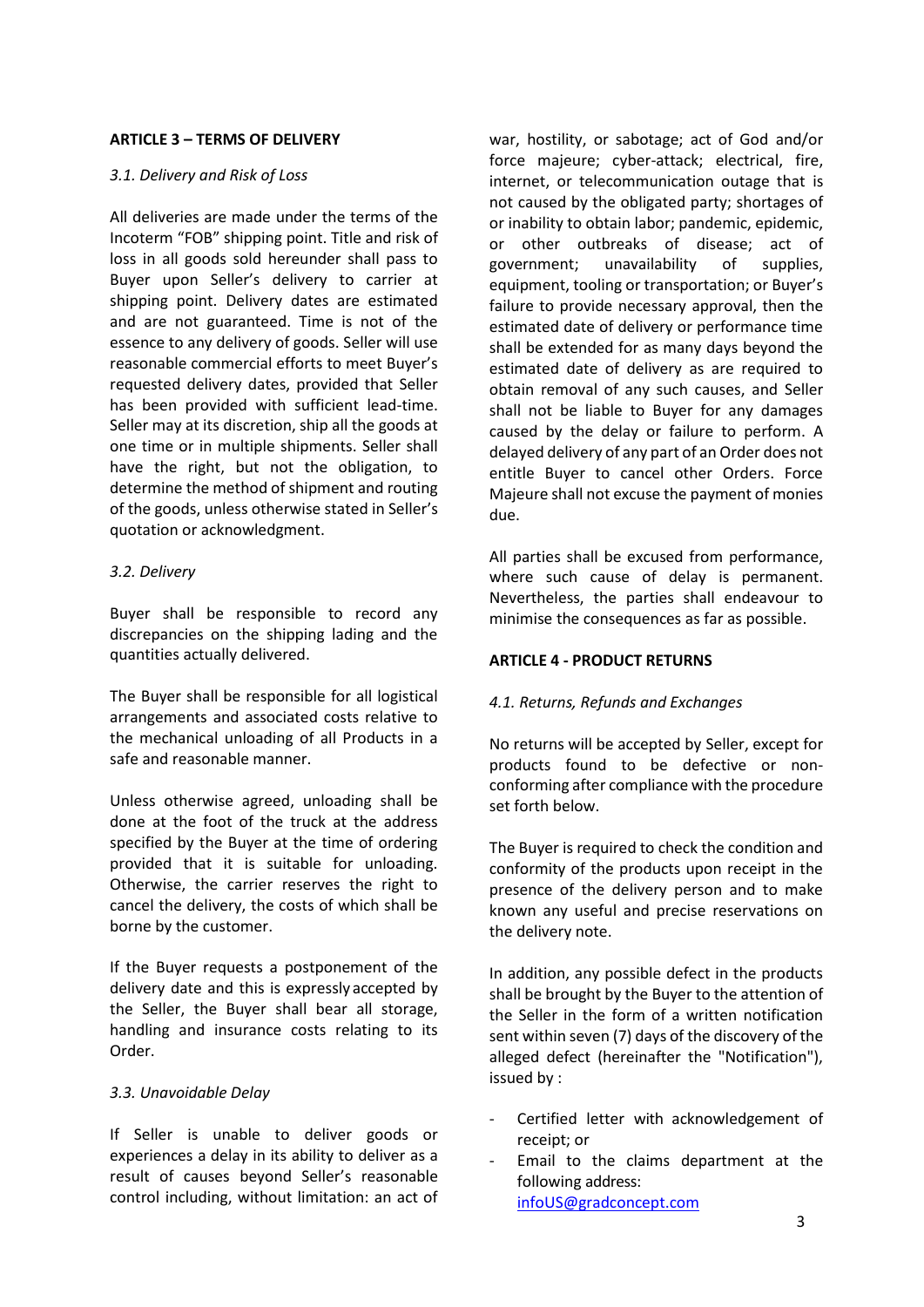The Notification must be accompanied by a color photo of the relevant product, a photo of its barcode, and proof of purchase.

No refunds will be accepted after this seven (7) day period, unless otherwise approved in writing by Seller.

Buyer shall have the goods placed with a shipping carrier for return to the Seller within fifteen (15) days of reception of the Seller written accepting the return in writing.

To be eligible for a return, the product must be unused and in the same condition that it was received. The item must be in the original packaging and contain any and all accessory(ies), assembly instructions and documentation.

Once the Seller establishes the proven nonconformity or defective product, Seller will issue either a refund to your credit card (or original method of payment) or the replacement of the product, at the Seller's discretion.

Unless prior written agreement is obtained from the Seller, the shipping costs forreturning the products shall be the sole responsibility of the Buyer. Shipping costs are nonrefundable.

A restocking fee of 20% of the purchase price, excluding applicable taxes, will be applied to all returns, unless the Product is defective.

#### *4.2. Limited Warranty*

Seller warrants to Buyer that Products purchased hereunder will conform to the applicable regulations and standards for manufacture for such products. If Seller breaches this warranty, Buyer's remedy is limited to (at Seller's election):

(1) refund of Buyer's purchase price for such Production without interest, or

(2) replacement of such Products, provided that such Products are returned to Seller, along with acceptable evidence of purchase, within twenty (20) days from date of delivery,

(3) in no case Seller will be liable for storage, transportation, installation or removal labor costs, and wear and tear of the products.

Seller shall not be responsible for return shipping. No warranty will apply if the Product has been subject to misuse, neglect, accident, modification, or alteration of any kind.

EXCEPT AS EXPRESSLY PROVIDED IN THESE TERMS AND CONDITIONS. ALL IMPLIED WARRANTIES, TERMS AND CONDITIONS (WHETHER STATUTORY OR OTHERWISE) ARE EXCLUDED TO THE FULLEST EXTENT PERMITTED BY LAW. IN PARTICULAR, SELLER MAKES NO WARRANTY AS TO THE MERCHANTABILITY OF THE PRODUCTS OR THEIR SUITABILITY OR FITNESS FOR ANY PARTICULAR PURPOSE, NON-INFRINGEMENT OF THIRD-PARTY RIGHTS AND WARRANTIES AGAINST LATENT DEFECTS.

IN NO EVENT WILL SELLER BE LIABLE TO BUYER OR ANY THIRD PARTY FOR ANY INDIRECT, SPECIAL, CONSEQUENTIAL, PUNITIVE OR INCIDENTAL DAMAGES, OF ANY NATURE (INCLUDING, WITHOUT LIMITATION, DAMAGES FOR LOSS OF BUSINESS OR PERSONAL PROFITS, BUSINESS INTERRUPTION, OR ANY OTHER PECUNIARY LOSS) ARISING OUT OF OR IN ANY WAY RELATED TO THIS AGREEMENT, WHETHER SUCH LIABILITY IS ASSERTED ON THE BASIS OF CONTRACT, TORT (INCLUDING NEGLIGENCE OR STRICT LIABILITY) OR FOR BREACH OF WARRANTY OR OTHERWISE, EVEN IF THE OTHER PARTY) HAS BEEN WARNED OF THE POSSIBILITY OF SUCH DAMAGES. WITHOUT LIMITING THE FOREGOING, IN NO EVENT WILL SELLER' TOTAL CUMULATIVE LIABILITY TO BUYER OR ANY THIRD PARTY FOR ALL DAMAGES, LOSSES AND CAUSES OF ACTION (WHETHER IN CONTRACT, TORT, INCLUDING NEGLIGENCE AND STRICT LIABILITY, OR OTHERWISE) EXCEED THE TOTAL AMOUNT OF FEES PAID BY BUYER TO SELLER FOR PURCHASE OF THE PRODUCTS.

#### *4.3. Installment Order(s)*

The Seller shall not be responsible to buy back any unsold products from the buyer pursuant to any installment Orders and/or contracts, unless otherwise accepted in writing by Seller.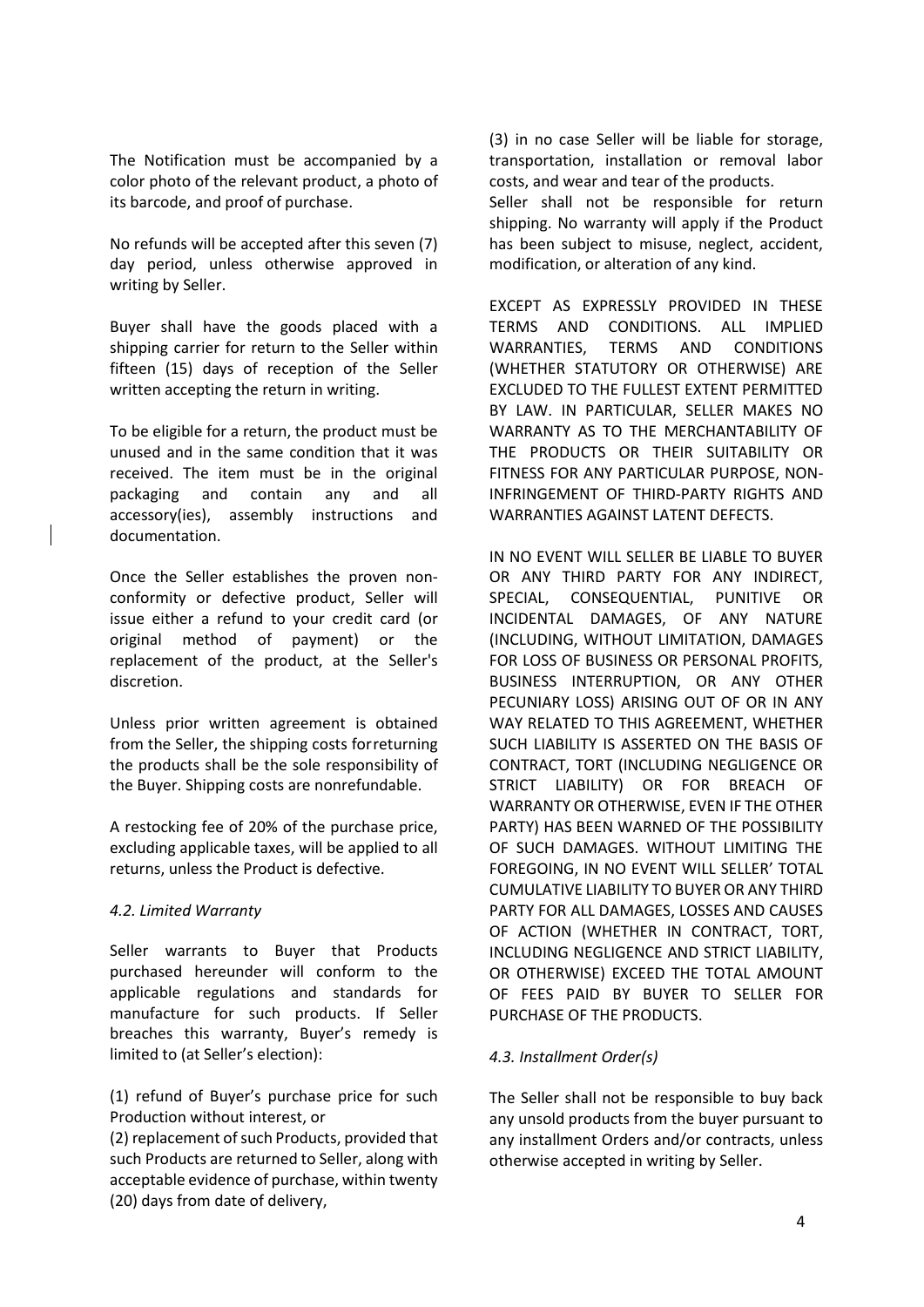#### **ARTICLE 5 – TERMS OF PAYMENT**

Payment may be made by check, money order, credit card, or wire transfer (all fees are borne by the Buyer).

Where Seller has extended credit to Buyer, terms of payment shall be net sixty (60) days from date of invoice, without offset or deduction unless otherwise noted. On any past due invoice, Seller may impose interest at the rate of one and a half [1.5%] per month. If Buyer fails to make each payment when due, Seller reserves the right to change or withdraw credit and thereby suspend or cancel performance under any and all purchase orders or agreements in which Seller has extended credit to Buyer. In the event of default by Buyer, Seller shall be entitled to costs, fees, and expenses, including but not limited to recovery of attorney fees, court costs and fees, and collection costs.

The Seller's prices are exclusive of sales taxes. These taxes are appliedon the day of invoicing at their effective rate.

Non-payment, albeit partial, of an invoice by its due date for any reason whatsoever shall automatically result in the acceleration of invoices not yet due, making payment of all sums owed by the Buyer to the Seller immediately due, whatever their due date.

#### **ARTICLE 6 - BUYER'S OBLIGATIONS**

The Buyer is responsible for all state and /or local permits, site preparation, site and construction inspection, and assembly thereof. Buyer is responsible for ensuring all products met and comply with any and all local and/or state building or construction regulations, codes, and policies.

Buyer is responsible for any and all local and/or state regulations for the installment, edification, construction, and assembly of Seller's products.

Seller shall not be liable for any product, material, or substrate to which Seller's products are to be applied by the Buyer or a third party.

### **ARTICLE 7 – TERMINATION**

Any non-compliance by the Buyer with any of the clauses contained herein shall constitute a material breach, and the Order may be cancelled forthwith eight (8) days after formal notice has been sent by certified letter with acknowledgement of receipt to no avail, and without any further notice.

Upon such termination, Buyer shall immediately return the products to Seller.

The Buyer undertakes to inform any third party that the products belong to the Seller and shall inform the Seller *immediately* of any seizure or similar event of Seller's products.

## **ARTICLE 8 – INTELLECTUAL PROPERTY RIGHTS**

All intellectual property rights, including without limitation copyrights, patents, trademarks, and trade secrets, in Seller's ("BURGER", "GRAD", "JARDIPOLYS", "BOOA", "INOLINE", (collectively Seller)) products, software, or services, including Seller's websites, web apps, and mobile apps, are owned by Seller and/or its affiliates or licensors. Your possession, access, and use of any of Seller's Products and Services do not transfer to you or any third party any rights, title, or interest in or to such intellectual property rights.

Any reproduction in whole or in part, editing, creation of derivative works from these images and/or any use of these images, showcasing photographs, photographs, videos, graphic style guides, sounds, logos, products, brands, domain names, texts or fonts, for any reason and on any medium whatsoever, without the express prior consent of the Seller, is strictly prohibited.

The products delivered by the Seller under the trademarks "BURGER", "GRAD", "JARDIPOLYS", "BOOA", "INOLINE" and/or any other trademarks used by the Seller may only be resold in their original packaging and in conditions consistent with their brand image. Any Buyer who becomes aware of an infringement of the trademarks or patents or designs held by the Seller must immediately inform the Seller by any means.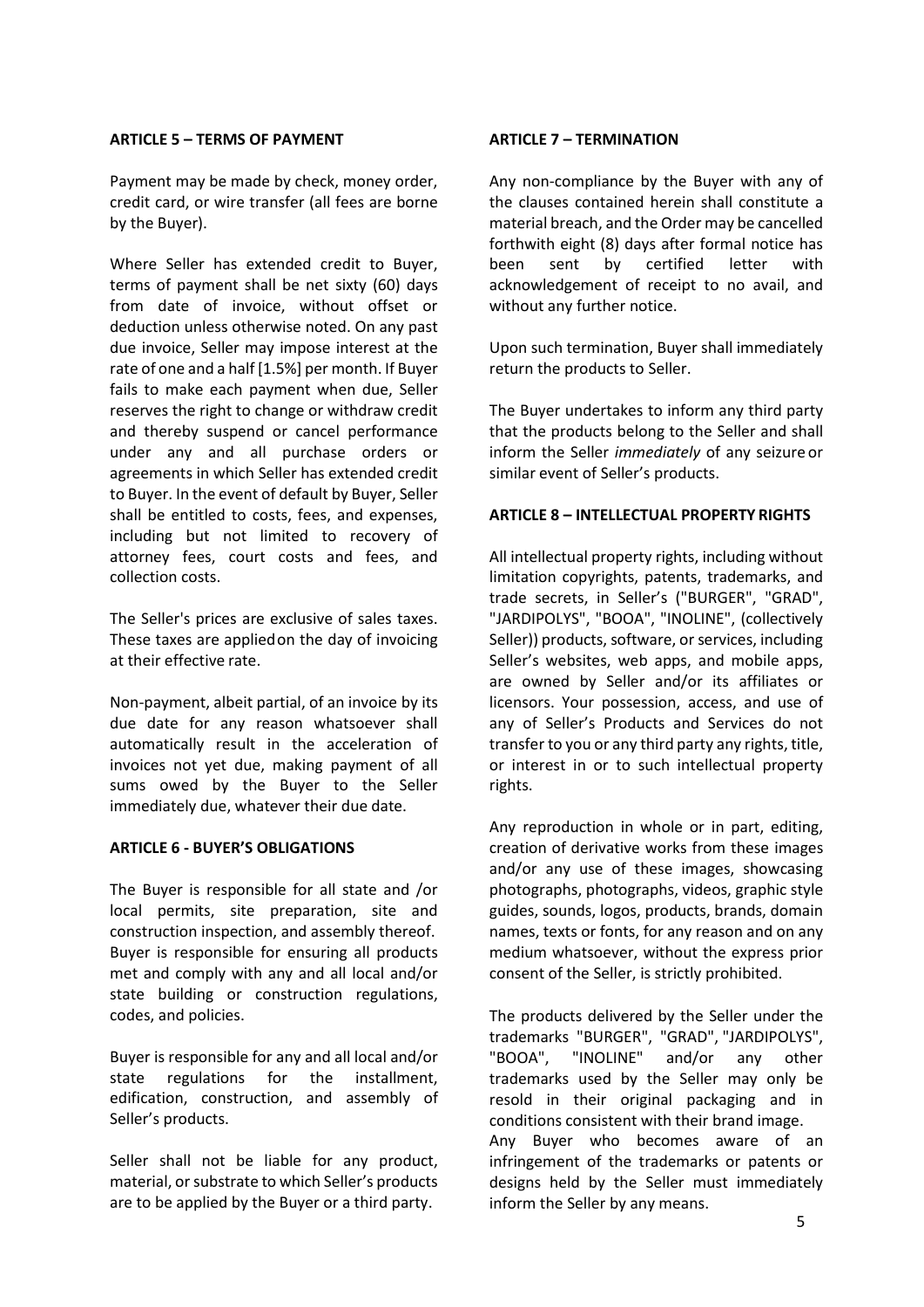### **ARTICLE 9 – PERSONAL DATA**

The Seller attaches great importance to the protection of the personal data of its customers. For any information on how the Seller processes, collects, and protects the personal data of its customers, please view the Seller's privacy policy available at the following URL: [https://us.gradconcept.com/privacy](https://us.gradconcept.com/privacy-policy/)[policy/](https://us.gradconcept.com/privacy-policy/)

## **ARTICLE 10 - MISCELLANEOUS**

## *10.1. Independence of the Parties*

The relations established between the Parties by the General Terms and Conditions of Sale are those of independent contractors, and therefore exclude any company created de facto between them.

## *10.2. Insurance*

Each Party warrants that it holds a professional third party insurance policy with an insurance company covering all liabilities it may incur in the performance of the Contract, and undertakes to keep this insurance policy valid and up to date for the entire duration of the contract.

# 10.3. Advertising and business references

The Buyer expressly authorizesthe Sellerto take photographs of the products delivered and agrees to their use for advertising and commercial purposes on all types of media.

The Seller may use the name and logo of the Buyer as a commercial reference for the promotion on any support of its products having a link with GRAD CONCEPT INC's products, especially on its website and/or those of its Affiliates.

In this context, the Seller shall respect the rules for the use of the Buyer's trademarks transmitted by the latter beforehand, if applicable.

#### *10.4. Non-waiver*

The Parties agree that the waiver of any breach

of these General Terms and Conditions of Sale by any party shall not be a waiver of prior or subsequent breach.

## *10.5. Severability*

Every provision of these General Terms and Conditions of Sale are intended to be severable. If any term or provision hereof is determined to be illegal or invalid for any reason whatsoever, such illegality or invalidity shall not affect the validity of the remainder of the General Terms and Conditions of Sale.

## *10.6. Governing Law*

The General Terms and Conditions of Sales Agreement shall be enforceable and construed according to the laws of the State of Florida.

## **ARTICLE 11 – JURISDICTION AND VENUE**

The Parties agree that the courts of competent jurisdiction sitting in Miami-Dade County, Florida shall have jurisdiction in any such suit, and that venue is proper in that court.

Anything to the contrary notwithstanding, Buyer agrees with Seller that, (a) all claims, disputes and other matters in contention between Buyer and Seller under these General Terms and Conditions of Sale, or arising out of or relating to the subject matter of this Terms or any failures or breach resulting therefrom or thereunder (excluding only claims under any insurance or settlements in connection therewith or claims for moneys due from Buyer and/or claims of liens by Seller), shall be submitted for arbitration to the "American Arbitration Association" (or such other arbitration association which may be mutually agreed upon by Seller and the Buyer) in Miami-Dade County, Florida. Any arbitration arising out of or relating to these terms shall not include by consolidation or joinder or in any other manner any additional person not a party to these terms or parties which are specifically excluded by reference in these terms; (b) in the event that any party shall allege that these Terms were induced by fraud, failure of consideration or any other defenses or claims which may relate, question or dispute the